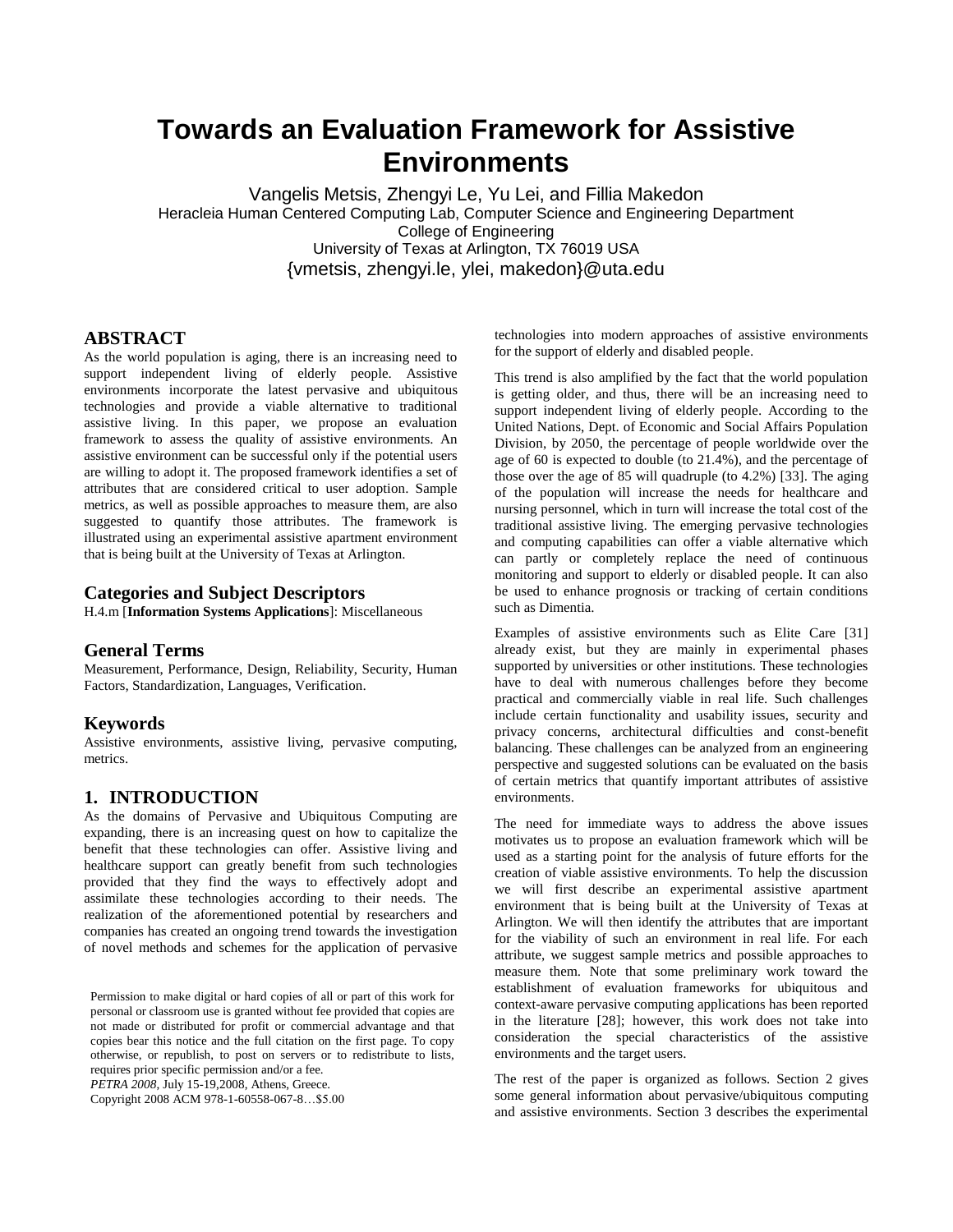assistive apartment environment. Section 4 presents the proposed evaluation framework. Section [5](#page-5-0) provides some concluding remarks.

## <span id="page-1-0"></span>**2. RELATED WORK**

In literature the terms Pervasive Computing and Ubiquitous Computing have been used interchangeably to describe a state which involves the availability of many effectively invisible computers throughout the physical environment [\[35\].](#page-7-2) In their introduction to an IBM Systems Journal focused on pervasive computing, Ark and Selker [\[1\]](#page-6-1) note that there are a hugely broad range of areas for pervasive computing research. One of these areas is Pervasive Healthcare. Korhonen [\[18\]](#page-6-2) has defined pervasive healthcare as "the application of pervasive computing technologies for healthcare, health and wellness management' and 'as making healthcare available everywhere, anytime, pervasively".

According to Henricksen and Indulska [\[15\],](#page-6-3) despite the recent flurry of interest, applications that rely on pervasive computing have not yet made the transition from the laboratory to the marketplace. This is largely a result of high application development overheads, social barriers associated with privacy and usability, and an imperfect understanding of the truly compelling (and commercially viable) uses of pervasive applications. Scientists have examined the possible challenges related to the adoption of pervasive computing by healthcare applications. Such challenges include the need for real world testing, because patients and care-providers are not, as a rule, early adopters [\[18\].](#page-6-2) Not all challenges are technical: for example, Korhonen and Bardram [\[18\]](#page-6-2) note a political issue, which is the need for *de facto* communications standards. Another issue is dependability, which becomes very important in some circumstances, for example when a system is dispensing or regulating medicine [\[6\].](#page-6-4) Other work has considered technical, social and pragmatic challenges involved in providing such technologies in the domestic environment [\[8\].](#page-6-5) There are also ethical issues associated with this kind of wirelessly-networked, ubiquitous technology [\[32\],](#page-7-3) and especially the surrounding privacy.

Despite the aforementioned difficulties, there have been substantial efforts for the exploitation of the advantages of pervasive technologies in assistive living. Stanford [\[31\]](#page-7-1) describes an assistive living complex designed by Elite Care which puts pervasive computing technologies directly in the service of improved quality of life for the elderly, whereas Dowdal[l\[7\]](#page-6-6) analyzes the "Millennium Home" as an example of domestic technology to support independent living of older people.

Scientists have realized that one of the most important factors that will decide the acceptance of the new technologies by the average users and especially the elderly people is to ensure that they are not pressured to take on new systems in which they have no interest. Works on theory of technology acceptance such as the ones by Davis [\[23\]](#page-6-7) and Venkatesh [\[34\]](#page-7-4) can help towards this direction. Cheverst [\[6\]](#page-6-4) has examined and determined many differences between both domestic and care environments compared to workplace environments. Moreover, Newell and Gregor [\[21\]](#page-6-8) discuss specialist and mainstream design for older and disabled people. They note some differences found in older users – for example, an elderly user is more likely to have one or more disabilities, as well as different wants and needs, than an able-bodied user. The specialties of the users served by assistive environments have created the need for special user interfaces. The kind of disability of the occupant determines the user interface of the control centre. As noted by Nussbaum and Miesenberger [\[22\],](#page-6-9) in most cases a standard environmental control system (e.g. FST James 2000 [\[10\],](#page-6-10) SiCare Pilot [\[13\],](#page-6-11) Proteor Nemo+ [\[27\]\)](#page-6-12) can be used as control centre. But also Tablet PCs and PDAs with special control software (e.g. Autonom [\[9\],](#page-6-13) SmartX, Pocket Grid [\[28\]\)](#page-6-0) can be used as control centre.

Although there have been some preliminary efforts in the creation of modeling tools to assist designers with the task of exploring and specifying the requirements of general pervasive application[s\[14\],](#page-6-14) such tools do not yet exist for the specific domain of assistive living. However, the general tools may be adapted to the domain of the assistive living by taking into consideration the unique attributes that define an assistive environment like the ones described in the following sections of this paper.

Finally, one of the most important issues to be addressed by the pervasive technologies for assistive environments is the data mining process and the activity recognition from the collected data. Assistive systems use sensors to monitor a user and obtain information about their location, level of activity, performance of daily activities, etc. Pollack [\[26\]](#page-6-15) emphasizes that the information collected by such sensors is usually noisy. For this reason, methods of reasoning under uncertainty, such as Hidden Markov Models or Dynamic Bayes Nets, are employed to interpret the sensor data. Examples of this work include [\[19\]\[20\]](#page-6-16)[\[24\].](#page-6-17) The collected information can be utilized in several ways. For example, if some deviation from the usual activity pattern is detected, the system can provide an alert to the user and/or to the care givers (e.g., [\[11\]\)](#page-6-18). Extensively, the stored information can be subject to further analysis and inference within compensation or assessment systems. The former assists people in navigating, managing a daily schedule, completing multi-step tasks, locating objects, and so on. Examples include Autominder [\[25\],](#page-6-19) which uses AI planning technologies to track the activities that a user is expected to perform, and then uses machine learning to induce strategies for interacting with a user when the expected activities have not been performed on time, and Coach [\[4\],](#page-6-20) which models plan-tracking and reminding as a Markov Decision Process. Although there has been not much work to date on assessment systems, there is an interesting example that uses variations in walking speed as an early indicator of potential cognitive decline [\[17\].](#page-6-21)

# <span id="page-1-1"></span>**3. AN ASSISTIVE APARTMENT ENVIRONMENT**

In this section, we describe an assistive apartment environment that is being built at the Heracleia Lab of the University of Texas at Arlington. We will use this environment as a running example to illustrate our framework. In general, an assistive apartment environment contains intelligent objects, which function both independently and communicatively. Inside an apartment, appliances and objects function in their own right and also exchange messages with or without a central server to give interactive and intelligent responses. In addition, patterns of activity in the apartment are recorded and the accumulated data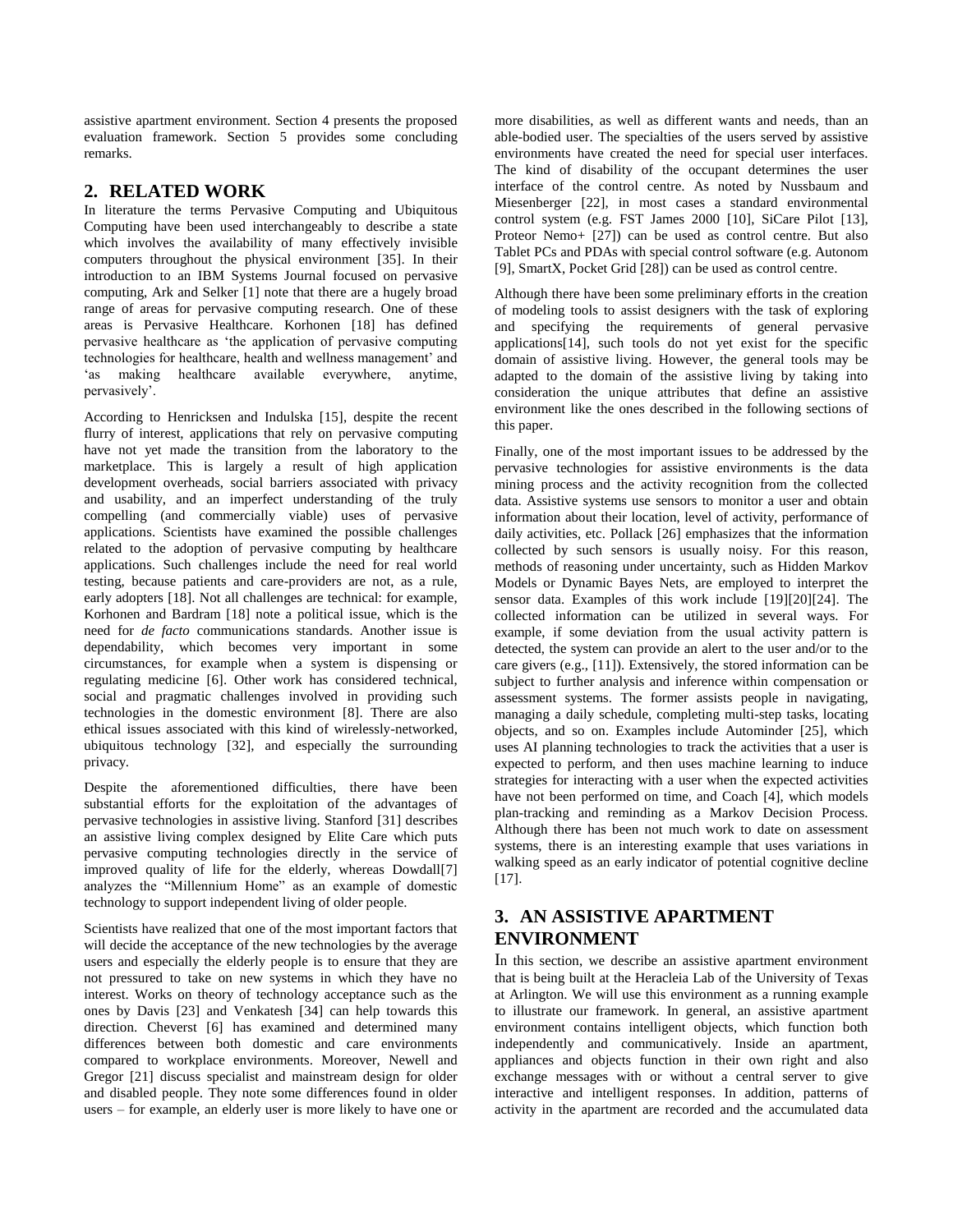are used to help diagnosis, anticipate patients" needs, and facilitate other research. Each event has distinct spatial-temporal characteristics where different "players" come into play, similar to a theatric scene. The difference here is that all objects and humans can interrelate and communicate with the environment, receiving and generating different types of data. Appropriate analysis and/or synthesis of such heterogeneous information can derive valuable understanding regarding the needs of the human who is at the center of this activity.



**Figure 1: An Assistive Apartment Environment**

New materials (e.g. polymer technologies) and technologies that could be applied in assistive apartments may include micro- and<br>nanoelectronics (nanocoatings, polymer actuators). nanoelectronics (nanocoatings, polymer actuators), biomicrotechnology (biochips, sensors to measure values like blood pressure, temperature, weight, respiration, urine output and to observe activity patterns nutrition, gait sleep), energy generation and control technologies (energy harvesting), human machine interfaces (display technologies, natural language communication).

General example scenarios (Figure 1) in assistive apartments include noticing unwanted movement (e.g., during a break-in), automatically turning on lights, having a camera record what is happening, raising the alarm and alerting a reporting centre by telephone. A specific example scenario of a cardiac risk patient could be as follows. His electrocardiogram (ECG) is monitored with a small and lightweight chest belt. The ECG is continuously analyzed in the chest belt. In case that an acute event (e.g. Ventricular Fibrillation (VF)) is detected, an emergency signal is automatically sent wirelessly to a base-station. In addition, 20s of the recorded ECG leading to the event are transmitted. At the base-station, an optical and acoustical alarm is generated, so that his caregiver is made aware of this critical situation of the patient. At the same time, the base-station automatically transmits the

detected event and the received ECG directly to emergency room through the Internet so that the trained staff gets as much information as possible.

The architecture and major components for our assistive apartment experiment are described in Figure 2. A patient and his apartment are equipped with different types of sensors. The eight major components are listed below.

- *Monitoring/data collecting component:* In this component, different types of sensors including medical sensors will be either physically deployed in an apartment or carried by a patient. The sensors will send data/message to a base station connected to a server.
- *Privacy configuration component:* The patient will set a privacy configuration file before using this system. He or she also can change his or her configuration later. This configuration will let the patient be aware and decide what kind of data about him or her is monitored, such as tracing, video surveillance, sleep pattern, etc, and also what kind of access to the data is granted to whom (caregivers, physicians, and/or other outside researchers).
- *Human computer interface component:* The system will provide a user-friendly interface to help patients, especially those with disability, to interact and tutor caregivers and others. This component may include natural language processing and graphic display of instructions.
- *Authentication component:* The patient should be identified because of security concerns such as sensor capture and impersonation. Voice recognition, heartbeating pattern recognition, or other biometrics will be applied in the system to identify the sensor carrier. In order to securely access data and configure the system will check if its users (patient, caregiver, other data users) have sufficient access privileges or attributes before allowing them to operate.
- *Event recognition component:* The system has some predefined events. The system automatically monitors the medical information and activities of the patient and the environmental data. When there is a match, it will trigger the response component. In addition, it is a selflearning component. It will periodically go through the history and refine the definition of a certain event and create a new one according to the human response it records.
- *Real-time response component:* This component is connected but independent with the recognition component. It will give predefined response instructions according to the type of the events it recognizes. Some of the instructions are given or displayed through the graphic user interface component while others will intrigue other components such as communication component to notify remote entities.
- *Data mining component:* The system will provide an API and tool kit for future extension of data mining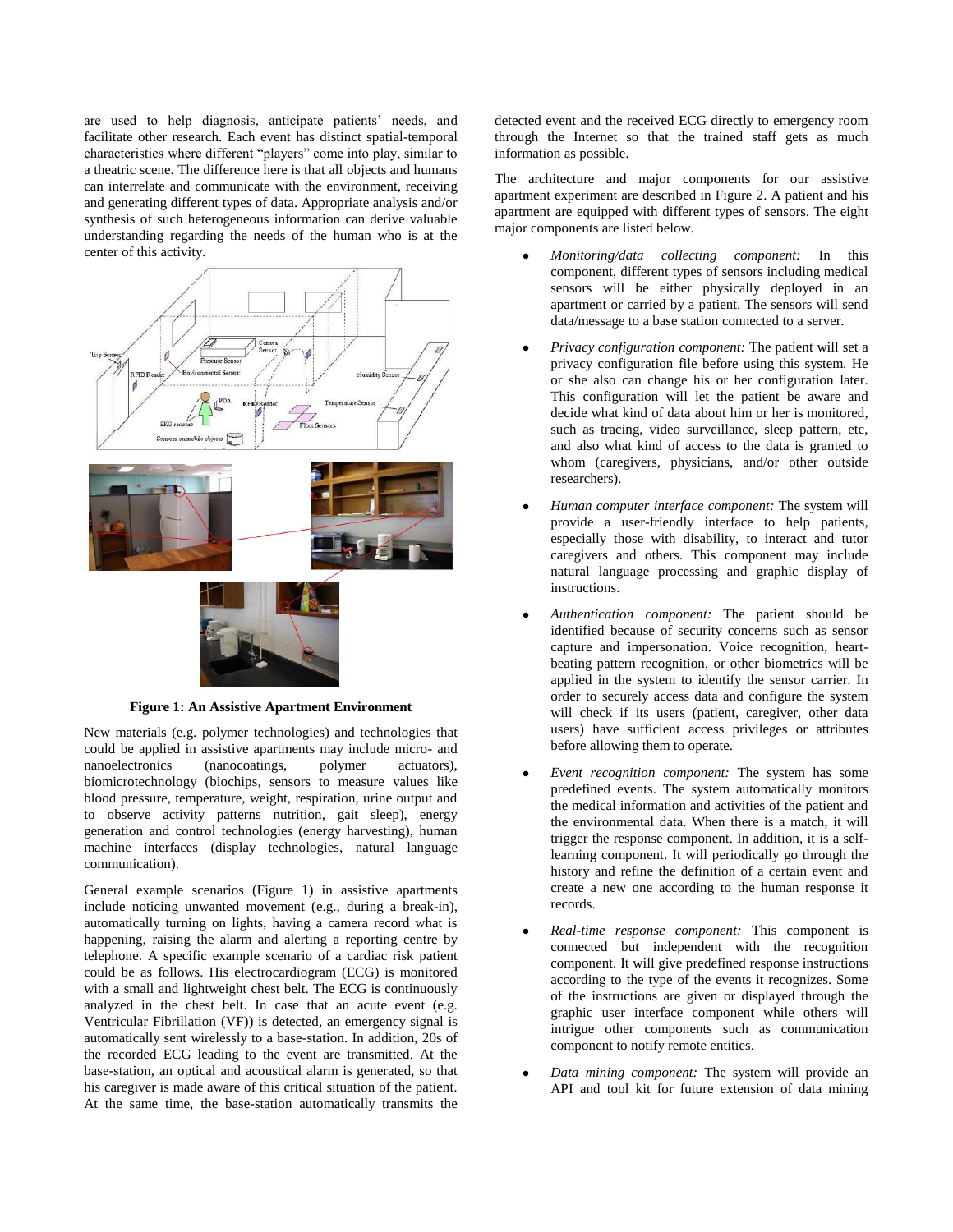methods. For example, feature extraction on motions of certain diseases such as Alzheimer"s and Parkinson"s.

*Secure communication component:* This component will provide a secure and efficient communication to remote users such as physicians, researchers, and other related facilities or hospitals. Authentication and access control in Component 4 is built upon this module.



**Figure 2: This figure shows the overview of the architecture of an assistive apartment environment. Wireless sensors collect data and share them through a database with related entities such as caregivers and physicians. They securely communicate with the environment in a real-time manner. Data mining tools are provided to analyze the collected data. Patients are allowed to configure a privacy policy on their data.** 

#### **4. THE FRAMEWORK**

In this section, we present an evaluation framework to assess the quality of assistive environments. An assistive environment can be successful only if its potential users are willing to adopt it. This framework identifies a set of attributes that are considered critical to user adoption. Sample metrics, as well as possible approaches to measure them, are suggested to quantify those attributes. In the following, we divide these attributes into the following five categories, namely, functionality, usability, security and privacy, architecture, and cost, and discuss each of them in details.

## **4.1 Functionality**

An assistive environment must perform correctly in order to serve its purpose, i.e., facilitating the patient"s independent living. More importantly, failure in an assistive environment could carry severe consequences. For example, in the scenario described in Section [3,](#page-1-1) if an acute event is detected by the chest belt, an emergency signal must be sent to a base-station, which should further generate an alarm to alert the caregiver and if needed, the staff in an emergency room. If the acute event is not detected, or if the emergency signal is not sent timely, the life of the patient may be in danger. Therefore, the evaluation of whether an assistive environment can perform its tasks correctly is at the very core of the evaluation of an assistive environment.

The proposed framework identifies the following major attributes to be used for functional evaluation.

- *Correctness*: A task is implemented correctly if it delivers the required functionality as specified in the requirement document. Ideally, this attribute can be measured by the ratio of the number of tasks that deliver the expected results over the total number of tasks that can be performed in an assistive environment. In practice, the total number of tasks is often difficult to derive. One possible approach is to generate a set of test scenarios that exercise a representative set of the tasks, e.g. based on the functional requirements, and then check how many of those scenarios can be performed correctly. In addition, feature-specific metrics can be developed. For example, in the assistive apartment environment in Section [3,](#page-1-1) an important feature is that the event recognition component must be able to correctly identify events that occur in the environment, based on the activities being monitored. A possible metric for this feature is the ratio of the events that are recognized correctly over the total number of events that occur in the environment.
- *Robustness*: This attribute refers to the ability of an assistive environment to deal with unusual situations [\[3\].](#page-6-22) In particular, can faults that may occur or exist in the environment be tolerated? There are two major types of faults to consider: (1) User errors, i.e. mistakes that a user may make when performing a task, e.g., a user may have pressed a button that is not supposed to be pressed given his or her situation. Considering that the users are typically not familiar with technology, user errors are particularly common in assistive environments. On the one hand, assistive environments should be designed in a way such that user errors are prevented from happening in the first place as much as possible. On the other hand, the system should be able to continue to operate correctly even in the presence of a user error. (2) Device failures. As illustrated in Section [3,](#page-1-1) an assistive environment often consists of many small devices that may be subject to failures due to either malfunctions or adverse conditions in the environment. In the case of the assistive apartment environment, a sensor in the data collection component may give an incorrect reading due to some environmental noise or may have gone down due to the depletion of its battery. The failure of one or a few devices should be tolerated, or its impact should be limited as much as possible, in an assistive environment.

Robustness can be difficult to measure precisely because, for example, there can be an infinite number of ways for a user to make mistakes. One possible approach is to generate a set of test scenarios to exercise failures that have a high probability to occur based on an operational profile or based on a careful analysis of the vulnerability of the devices deployed in an assistive environment. The percentage of those test scenarios that can be tolerated by an environment can be used as a possible indicator of the robustness of the environment.

*Reliability*: This attribute refers to the sustainability of an assistive environment. That is, how long can the environment operate continuously without breaking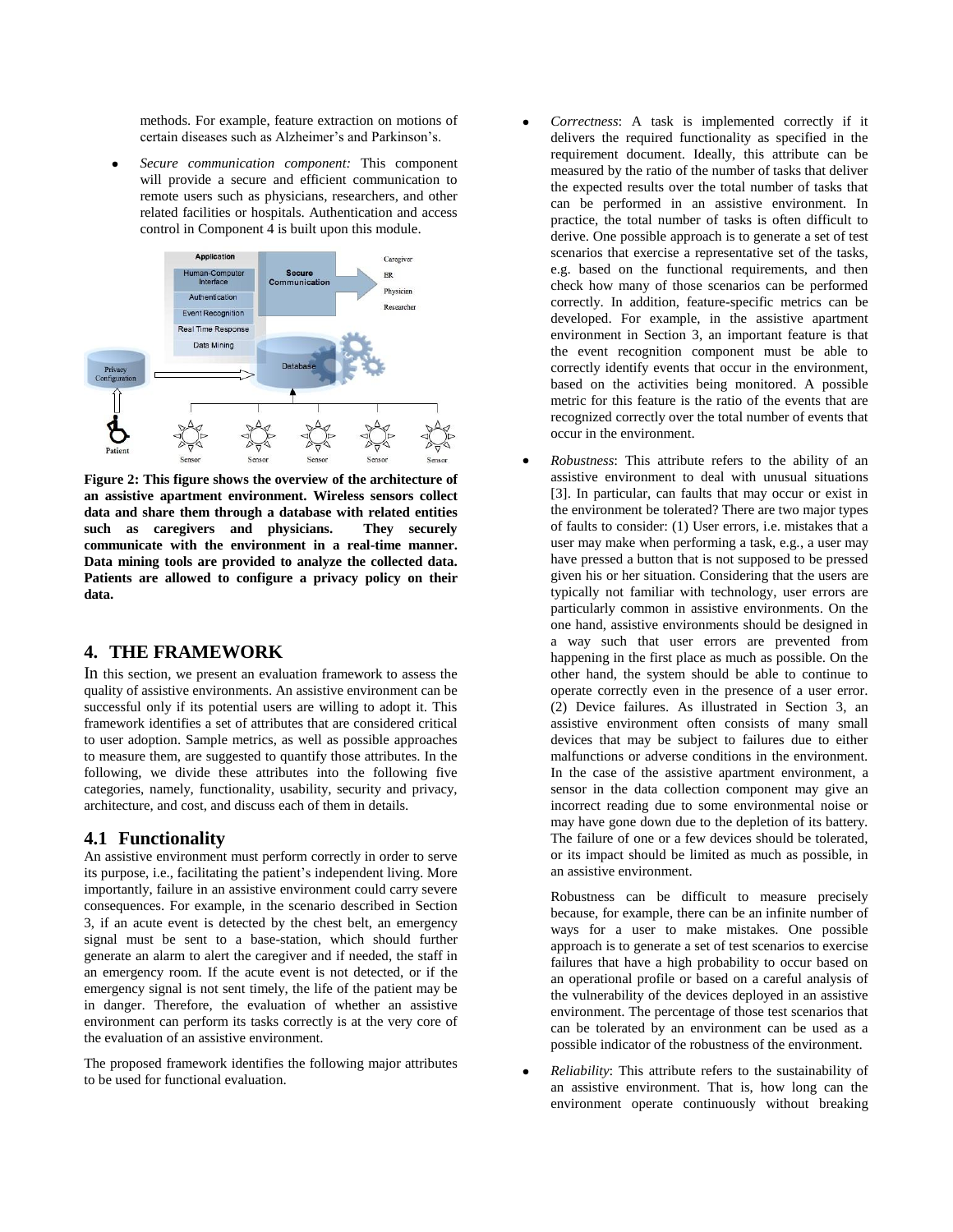down? Many assistive environments are designed to monitor the patients' daily living continuously, where a reset can be very inconvenient. In addition, as discussed earlier, assistive environments can be safety-critical, and unexpected breakdowns may have severe consequences.

One possible metric for reliability is *mean-time-tofailure*, i.e., the average time a system can operate continuously before a failure occurs. The key to measure mean-time-to-failure in an assistive environment is to build an operational profile that is representative of the way in which the environment is used in real life.

# **4.2 Usability**

Usability is one of the most important concerns in assistive environments. There are two major reasons. First, assistive environments target a special group of users who are typically not familiar with technology, and may even have mental and/or physical challenges to learn and memorize instructions [\[21\].](#page-6-8) Second, the purpose of assistive environments is to *assist*, rather than create new challenges, in one"s daily life. This purpose would be easily defeated if an assistive environment were difficult to use. A key to achieving usability is to make the technology invisible. That is, tasks should be performed in a natural way, i.e., with minimal deviation from how an average person would expect these tasks to be performed by intuition [\[16\].](#page-6-23) Related to the above is the fact that an assistive environment should be easy to use for both the patients and the caregivers.

The proposed framework identifies the following major attributes to be used for usability evaluation:

*Ease of Use:* This attribute consists of several aspects. The user interface of an assistive environment should be easy to navigate. In particular, a user should be able to quickly find commonly used operations. If a sequence of operations needs to be performed to accomplish a given task, then the order in which those operations are performed should be made as straightforward as possible, and the sequence should contain as few operations as possible. If certain input can be derived from context, then it should be done so, instead of asking the user to provide it explicitly [\[5\].](#page-6-24) Hints and help should be made readily available, especially for less straightforward operations.

Note that an assistive environment should be easy to use not only for the patient who lives inside the environment, but also for the operators who help to set up and maintain the environment. That is, ease of use implies easy to set system up, easy to maintain, easy to update and easy to learn how to use it. One possible metric for ease of use is the length of the learning curve for a typical user. That is, how long does it take the user to learn the use of an assistive environment? Metrics like the average length of navigation, the average number of steps required to perform a common task, can also be used. However, as this attribute largely deals with user perception, a completely objective measurement would not be possible. Having a group of

testers who is representative of the target user base is the key to mitigate the potential variations in user perception.

*Accessibility:* Assistive environments target a special user group in which many people have mental and/or physical challenges. The user interface of an assistive environment should be made accessible to accommodate the special needs of those people. For example, if the user has difficulties to read the screen, then an audio-based interface may be employed to better interact with the user.

Some metrics that can be used to measure accessibility include the number of available accessible options, the number of transformations that are available between different options, and the degree of transparency between those transformations.

*Non-obtrusiveness:* To maximize the utility of an assistive environment, it is often necessary to be proactive. For example, it is desirable to remind a person who suffers Alzheimer"s disease of taking medicine at a regular interval. However, there is a fine line between being proactive and obtrusive. People tend to reject systems that they consider to be obtrusive [\[18\].](#page-6-2) 

This attribute depends on user perception to a large degree, and is thus difficult to measure on a purely objective basis. In particular, the same operation might be considered obtrusive by some people but not by other people. One possible approach to measure obtrusiveness is to identify a group of testers who are representative of the user base and then collect feedback from them.

# **4.3 Security and Privacy**

Security and privacy attract more attention when a system involves remote users and when data are shared with other institutions, even for the research purpose. Secure communication, data access control, and robustness against certain attacks are among the most important aspects to be evaluated.

The proposed framework identifies the following major attributes to be used for security and privacy evaluation:

- *Violation reports:* The number of security violation reports (or breaches) and the number of privacy violations could be used to measure the accomplished strength of security and privacy protection.
- *Configurable privacy/access control:* Users can customize policy agreements to grant access and release data; they configure setting files to choose what types of data are sharable with his physicians and other researchers and what types of access they can have.
- *Encryption strength:* Robustness of security & privacy control against cryptanalysis depends on the encryption strength. The length of common module for public/private key pairs can be used for measuring the strength. The password setting could be measured by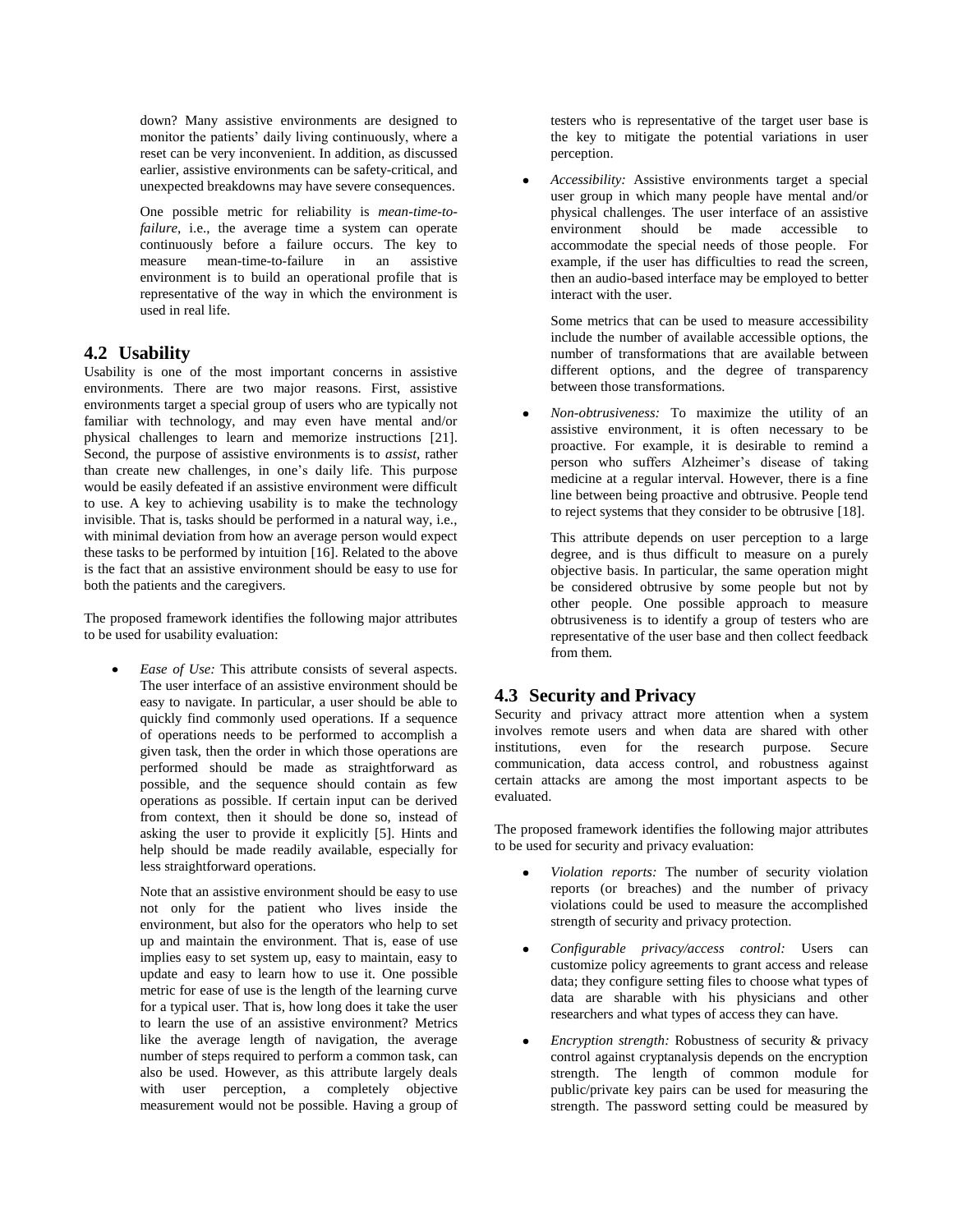weak, fair, and strong according to the combination of characters against off-line dictionary attack.

## **4.4 Architecture**

Architecture refers to the interconnection of the major components in an assistive environment [\[30\].](#page-7-5) As shown in the assistive apartment environment in Section [3,](#page-1-1) an assistive environment often consists of a number of hardware components, e.g. various types of sensors, that are heterogeneous in nature. This calls for an open architecture that allows those components to work together in a seamless manner and in a way that can be easily configured and extended.

The proposed framework identifies the following attributes to be used for architecture evaluation:

*Modularity*: Modularity is one of the most fundamental principles underlying modern system designs [\[2\].](#page-6-25) The idea is to make each component a relatively independent module by reducing the coupling between different components. Doing so makes it easier to change or replace individual modules with minimal effect on the rest of the system. For example, in the assistive apartment environment in Section [3,](#page-1-1) a modular architecture would allow a data mining component to be easily replaced by another one that employs a different algorithm, or a different type of sensor to be added into the environment.

Modularity can be measured by the average number of other modules with which each modular has a direct or indirect dependency relation. The dependency relation between modules can be derived either by analyzing the source code, if available, or by conducting experiments.

*Interoperability:* An assistive environment may interoperate with other systems. For example, in the assistive apartment environment in Section [3,](#page-1-1) the base station needs to interact with the server in the emergency room. In addition, within an assistive environment, different components need to interact with each other, and those components may come from different vendors. For example, in the assistive apartment example, the data collection component needs to work with different types of sensors.

The key to achieve interoperability is to define a standard interface (or protocol) so that different parties can speak the same language. Interoperability can be measured by the number of interfaces that conform to a standard. One way to check if an interface of an assistive environment conforms to a standard is to perform conformance testing, i.e., having the environment actually work, at the interface point, with a third-party component or system that is known to be conforming to the standard.

Note that modularity and interoperability are orthogonal attributes, in terms that the former characterizes an assistive environment from a static perspective while the latter does so from a dynamic perspective.

# **4.5 Cost**

The cost of an assistive environment must be controlled so that it is affordable to its user base. An assistive environment typically consists of many software and hardware components. The way in which those components are integrated can significantly affect the overall performance, and thus must be managed carefully. In particular, the most expensive components put together may not always deliver the best performance system-wide. Cost can also be controlled by seeking a balance between optimal performance and affordability. Note that the cost of an assistive environment does not only include the purchase price, but also the cost of maintenance.

The proposed framework identifies the following major attributes to be used for cost evaluation.

- *Installation Cost*: This is the cost that has to be paid to set up an assistive environment. It includes both the cost of purchasing the necessary hardware and software components, and the cost of putting them together and installing them in the physical space.
- *Maintenance Cost*: Maintenance activities are often necessary to keep an assistive environment up and running. Examples of such activities include regular replacement of sensor batteries, system reset after a breakdown, hardware and software components upgrade, and such.

Note that both installation and maintenance costs contribute to the overall cost of an assistive environment. In addition, there is often an interplay between the two types of cost. For example, some sensors cost more but are more robust and have a longer lifespan, which reduces the cost of maintenance in the long run. Therefore, the two types of cost should be considered in an integrative manner.

# <span id="page-5-0"></span>**5. CONCLUSIONS**

Assistive environments are unique in that they target a special group of users who are typically not familiar with technologies. Thus, user adoption is the key to the success of those environments. Our framework identifies a set of attributes that are considered critical to user adoption. Those attributes are classified into five categories, namely functionality, usability, security and privacy, architecture, and cost. The framework also suggests sample metrics, as well as possible approaches to measuring them, to quantify those attributes.

This work is part of a larger effort in building an infrastructure for evaluating assistive environments. The infrastructure will consist of hardware components that are commonly needed to deploy an assistive environment, and a collection of software tools that help to automate the evaluation process. We plan to build a database of operation and user profiles that are representative of real life scenarios that may occur in assistive environments. Those profiles will provide us with a more realistic assessment of those environments.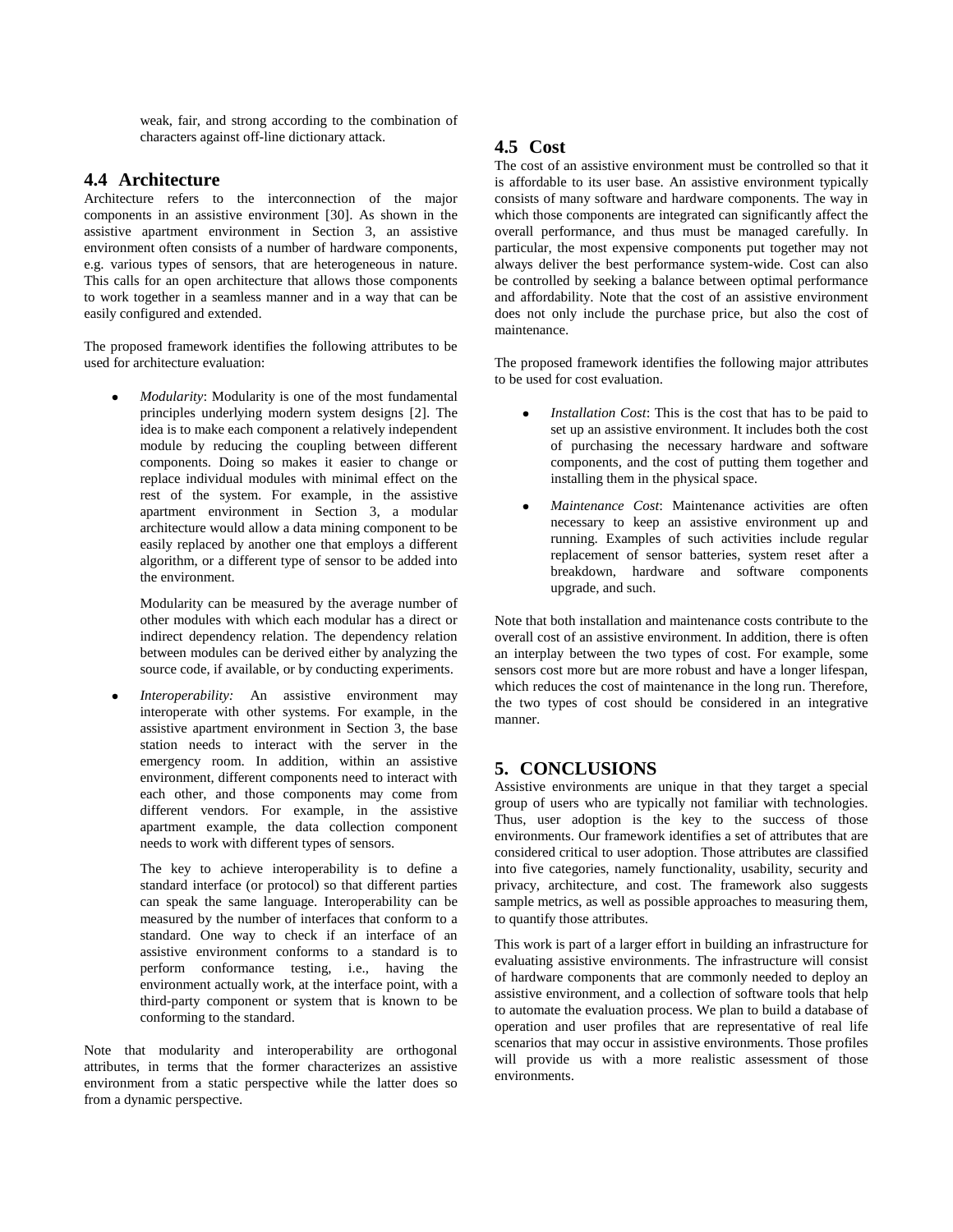#### **6. ACKNOWLEDGMENTS**

This work was supported in part by the National Science Foundation under award number IDM 0733673, ITR 0733674, and CT-ISG 0716261. Any opinions, findings, and conclusions or recommendations expressed in this publication are those of the author(s) and do not necessarily reflect the views of the National Science Foundation.

#### **7. REFERENCES**

- <span id="page-6-1"></span>[1] Ark, W. & Selker, T. A Look at Human Interaction with Pervasive Computers IBM Systems Journal, 1999, 38, 504- 507
- <span id="page-6-25"></span>[2] Baldwin C., Clark K.., Design Rules: The Power of Modularity Volume 1. MIT Press, 2000.
- <span id="page-6-22"></span>[3] Boehm B., Brown J., Lipow M., Quantitative evaluation of software quality, Proceedings of 2nd International Conference on Software Engineering, pp. 592-605, 1976**.**
- <span id="page-6-20"></span>[4] Boger, J.; Hoey, J.; Poupart, P.; Boutilier, C.; Fernie, G. & Mihailidis, A. A Planning System Based on Markov Decision Processes to Guide People With Dementia Through Activities of Daily Living
- <span id="page-6-24"></span>[5] Chen G., Kotz D., A Survey of Context-Aware Mobile Computing Research. Technical Report TR2000-381, Dartmouth College, 2000.
- <span id="page-6-4"></span>[6] Cheverst, K.; Clarke, K.; Dewsbury, G.; Hemmings, T.; Kember, S.; Rodden, T. & Rouncefield, M. Designing assistive technologies for medication regimes in care settings Universal Access in the Information Society, Springer, 2003, 2, 235-242
- <span id="page-6-6"></span>[7] Dowdall, A. & Perry, M. The Millennium Home: domestic technology to support independent-living older people Proceedings of the 1 stEquator IRC Workshop, 2001, 1-15
- <span id="page-6-5"></span>[8] Edwards, W. & Grinter, R. At Home with Ubiquitous Computing: Seven Challenges Ubicomp 2001: Ubiquitous Computing: International Coference, Atlanta, Georgia, USA, September 30-October 2, 2001: Proceedings, Springer, 2001
- <span id="page-6-13"></span>[9] Flachberger, C., Panek, P., Zagler, W.L.: Autonomy - A Flexible and Easy-to-Use Assistive System to Support the Independence of Handicapped and Elderly Persons, Proc. 4th International Conference on Computers for Handicapped Persons (ICCHP), Vienna, Austria, Sept. 1994, 65 - 75.
- <span id="page-6-10"></span>[10] FST – Fondation Suisse Pour Les Teletheses – Stiftung fur Elektronische Hilfsmittel: James 2000. [http://www.fst.ch/FST2/CATALOGUE/fiches\\_produits\\_deta](http://www.fst.ch/FST2/CATALOGUE/fiches_produits_details/James2_D.pdf.%20Oktober%202002) [ils/James2\\_D.pdf. Oktober 2002](http://www.fst.ch/FST2/CATALOGUE/fiches_produits_details/James2_D.pdf.%20Oktober%202002)
- <span id="page-6-18"></span>[11] Glascock, A. & Kutzik, D. The Impact of Behavioral Monitoring Technology on the Provision of Health Care in the Home Journal of Universal Computer Science, 2006, 12, 59-79
- [12] Grudin, J. Why CSCW applications fail: problems in the design and evaluation of organization of organizational interfaces ACM Press New York, NY, USA, 1988
- <span id="page-6-11"></span>[13] Dr. Hein GmbH: SiCare Pilot. [http://www.sicare.de/sicarepilot.html. Nurnberg 2002](http://www.sicare.de/sicarepilot.html.%20Nurnberg%202002)
- <span id="page-6-14"></span>[14] Henricksen K., Indulska J., and Rakotonirainy A. Modeling context information in pervasive computing systems. In 1st International Conference on Pervasive Computing (Pervasive), volume 2414 of Lecture Notes in Computer Science, pages 167–180. Springer, 2002.
- <span id="page-6-3"></span>[15] Henricksen, K. & Indulska, J., A software engineering framework for context-aware pervasive computing, Pervasive Computing and Communications, 2004. PerCom 2004. Proceedings of the Second IEEE Annual Conference on, 2004, 77-86
- <span id="page-6-23"></span>[16] Ivory M., Hearst M., The state of the art in automating usability evaluation of user interfaces, ACM Computing Surveys, 33(4):470-516, 2001.
- <span id="page-6-21"></span>[17] Jimison, H.; Pavel, M.; McKanna, J. & Pavel, J. Unobtrusive monitoring of computer interactions to detect cognitive status infielders Information Technology in Biomedicine, IEEE Transactions on, 2004, 8, 248-252
- <span id="page-6-2"></span>[18] Korhonen, I. & Bardram, J. Guest Editorial Introduction to the Special Section on Pervasive Healthcare Information Technology in Biomedicine, IEEE Transactions on, 2004, 8, 229-234
- <span id="page-6-16"></span>[19] Liao, L., Fox, D., Kautz, H.: Location-based activity recognition using relational Markov networks. In: Proc. of the Intl. Joint Conf. on Artificial Intelligence, pp. 773–778 (2005)
- [20] Munguia-Tapia, E., Intille, S.S., Larson, K.: Activity recognition in the home setting using simple and ubiquitous sensors. In: Ganzinger, H. (ed.) ESOP 1988. LNCS, vol. 300, pp. 158–175. Springer, Heidelberg (1988)
- <span id="page-6-8"></span>[21] Newell, A. & Gregor, P. Design for older and disabled people-where do we go from here? Universal Access in the Information Society, Springer, 2002, 2, 3-7
- <span id="page-6-9"></span>[22] Nussbaum, G. & Miesenberger, K. The Assistive Home-- More than Just Another Approach to Independent Living Computer Helping People with Special Needs: 9th International Conference (ICCHP 2004). Proceedings, Springer, , 1
- <span id="page-6-7"></span>[23] Davis, F.D., Perceived Usefulness, Perceived Ease of Use, and User Acceptance of Information Technology MIS Quarterly, JSTOR, 1989, 13, 319-340
- <span id="page-6-17"></span>[24] Philipose, M., Fishkin, K.P., Perkowitz, M., Patterson, D.J., Fox, D., Kautz, H., Hahnel, D.: Inferring activities from interactions with objects. In: IEEE Pervasive Computing 3(4), 50–57 (2004)
- <span id="page-6-19"></span>[25] Pollack, M.; Brown, L.; Colbry, D.; McCarthy, C.; Orosz, C.; Peintner, B.; Ramakrishnan, S. & Tsamardinos, I. Autominder: an intelligent cognitive orthotic system for people with memory impairment Robotics and Autonomous Systems, Elsevier, 2003, 44, 273-282
- <span id="page-6-15"></span>[26] Pollack, M. Intelligent Assistive Technology: The Present and the Future LECTURE NOTES IN COMPUTER SCIENCE, Springer, 2007, 4511, 5
- <span id="page-6-12"></span>[27] Proteor Group: Nemo+. [http://www.proteor.com/proteor/uk/ht/index\\_cata.htm](http://www.proteor.com/proteor/uk/ht/index_cata.htm)
- <span id="page-6-0"></span>[28] Sensory Software International Ltd: Pocket Grid. Software for Windows CE Computers.